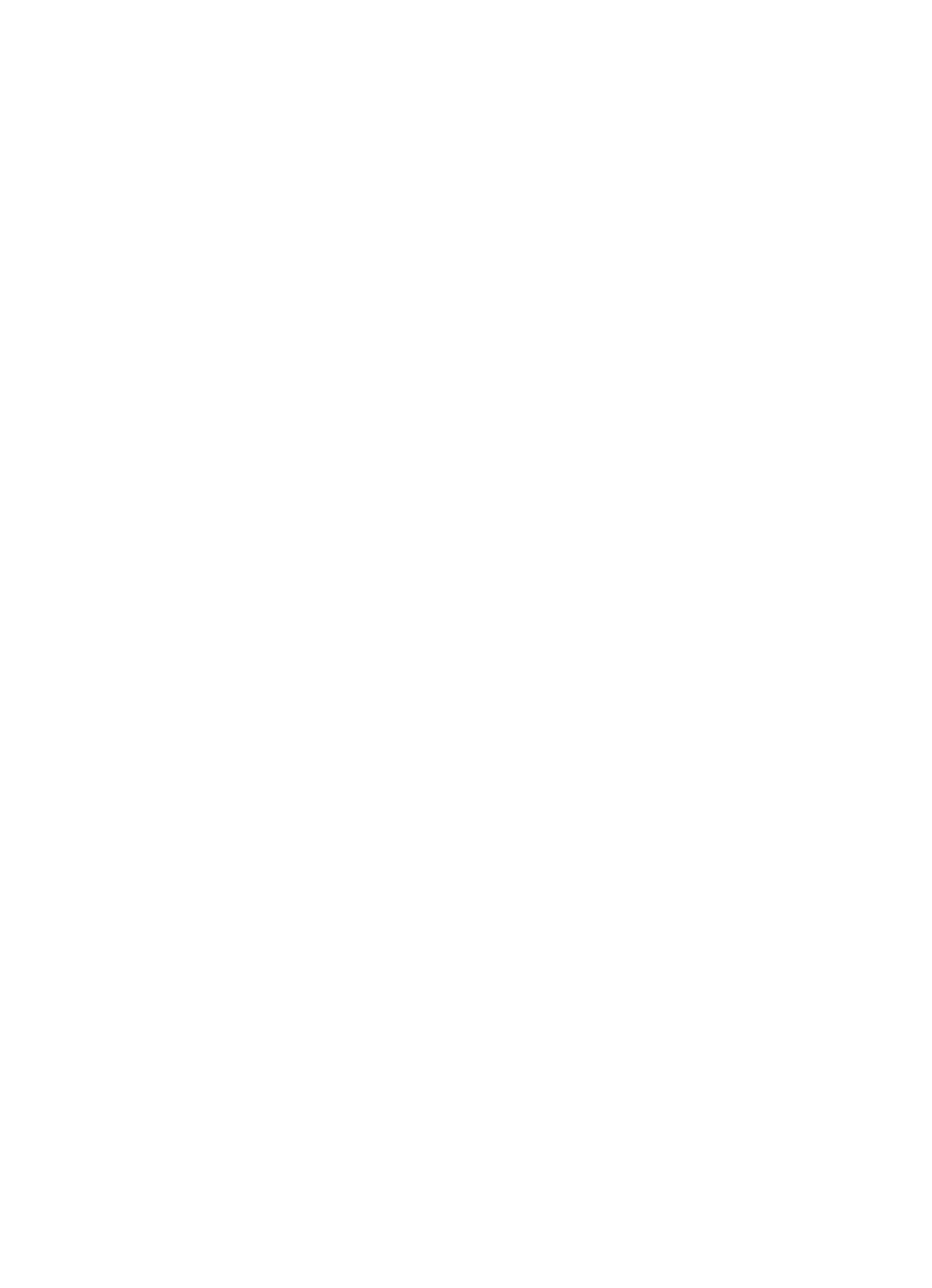#### Explanatory Notes

- 1. The Notices which publish the information about essential changing feature of Chinese coastal sea area and works at sea, is mainly used to correct the Chinese coastal port and fairway Charts and offer navigation safety information for mariners.
- 2. The information published in the notice origins from the marine information, the navigational warning, aids dynamics as well as the hydrographic achievements, which are issued by Maritime Administration. The additional source comes from shipping, fairway, sea, Harbour affairs, and fishing politics department.
- 3. The Notices include the Sailing Bulletin, the Notices to Mariners and Temporary Notices.
	- a) Sailing Bulletin announces rules and regulations of navigation, the printing, correcting and cancellation of publication, and the marine information which is promulgate by MSA and has important relationship which navigation safety. It is not used to correct the Charts.
	- b) The Notices to Mariners is used for user to correct related Chinese coastal port and fairway Charts. The number in parentheses behind the Chart No. indicates that only parts of the Notices related to this chart. The number in square bracket illustrated the previous update notice information.
	- c) The Temporary Notices published for the temporary establishment, cancellation, variation as well as works at sea. The Chart No. lists for user′ s convenience when mariners look up for the details.
- 4. Geographical position refer to the horizontal datum of the current edition of each affected chart. The sounding datum refers to the level of Lowest Astronomical Tide and the elevation uses 1985 national vertical datum. Bearings are true reckoned clockwise from 000°to 359°. Those relating to lights are from seaward. The height of the lighthouse or light beacon is referred to Mean High Water Springs.
- 5. For symbols used in the Notices to Mariners, see GB12319-1998.
- 6. The unit in the Notices complies with the international standard unit of measurement, with the Chinese characters replaced by symbol and alphabet, such as degrees  $(\circ)$ , minutes (') and seconds ("), meters (m), kilometers (km) or nautical miles  $(M)$ .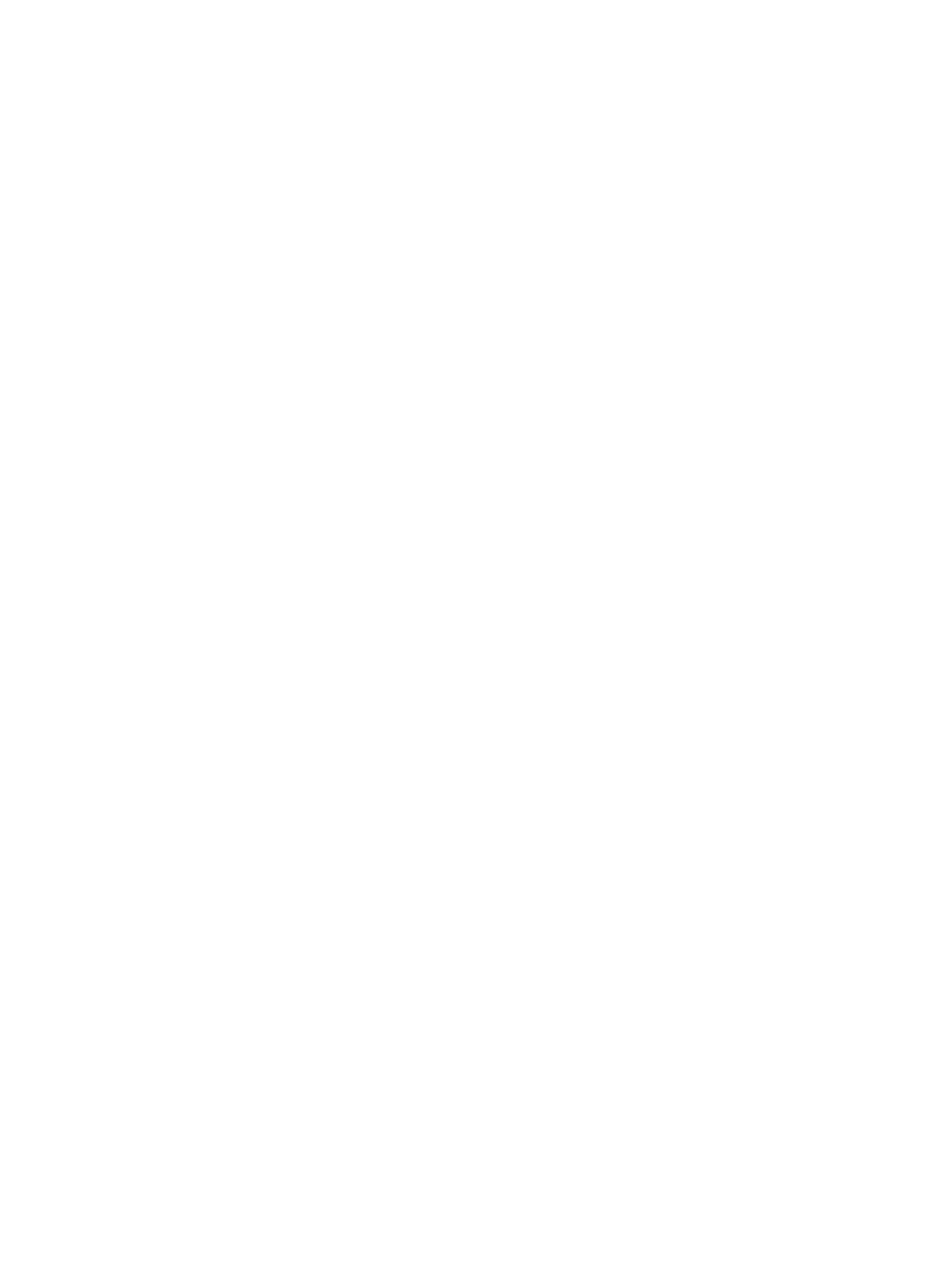## SAILING BULLETIN

1,Marine Information

Chinese Version Only.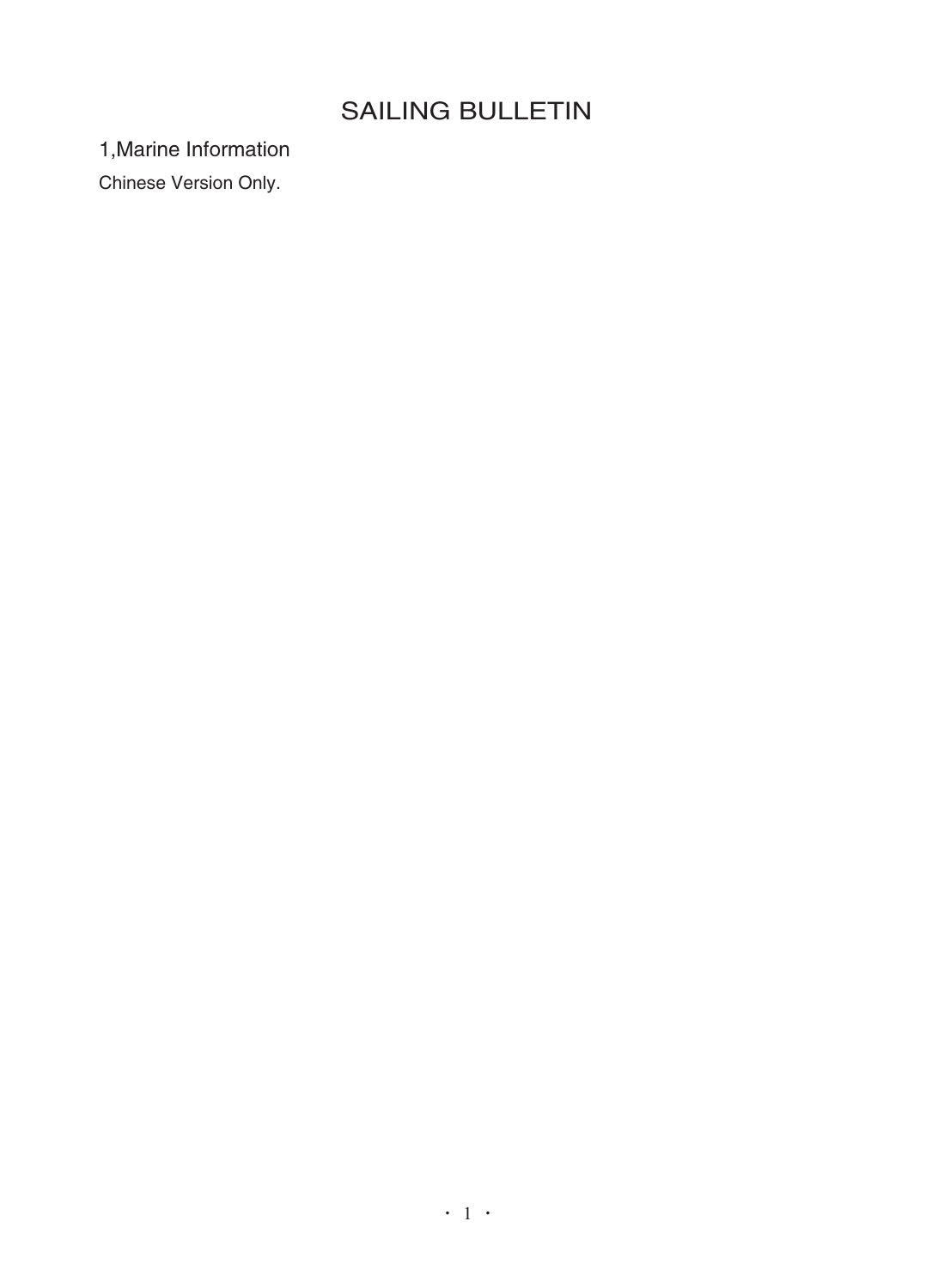### INDEX

## 1,GEOGRAPHICAL INDEX

| Bohai Sea            | <b>Yingkou Port and Approaches</b>  | (493)               |
|----------------------|-------------------------------------|---------------------|
|                      | West of Dongying Port               | (507)               |
|                      |                                     |                     |
| <b>Yellow Sea</b>    | Shicheng Islands                    | (492)               |
|                      | Penglai Port                        | (494)               |
|                      | Yantai Port                         | (495)               |
|                      | Qingdao Port                        | (496), (497), (498) |
|                      | Lianyungang Port                    | (508), (509)        |
|                      | Pingtuyang and Approaches           | (499)               |
| East China Sea       | Hangzhou Gulf                       | (510)               |
|                      | Zhoushan Islands                    | (500)               |
|                      | <b>Yongjiang River</b>              | (511)               |
|                      | Ningbo Port                         | (512)               |
|                      | Zhoushan Port                       | (513)               |
|                      | <b>Lingjiang River</b>              | (501)               |
| <b>Taiwan Strait</b> | <b>Taiwan Island Westwards</b>      | (502)               |
| South China Sea      | Nan'ao Island Southwards            | (514)               |
|                      | Shibeishanjiao Southeastwards (503) |                     |
|                      | Jiazijiao Southwestwards            | (504)               |
|                      | Huizhou Port                        | (515)               |
|                      | <b>Zhujiang River</b>               | (505)               |
|                      | Hainan Island                       | (516)               |
| <b>Beibu Gulf</b>    | <b>Tieshan Port and Approaches</b>  | (506)               |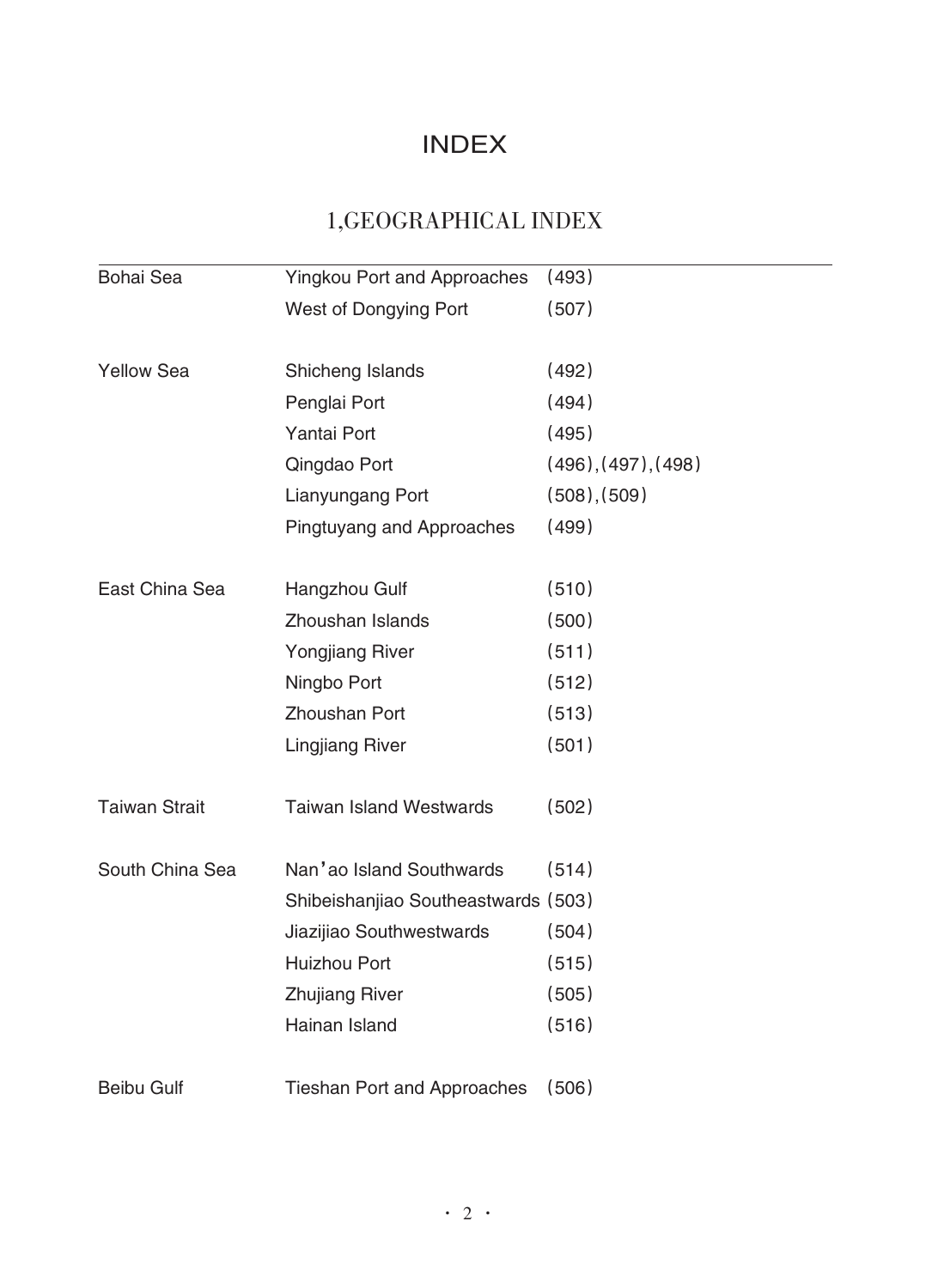| Chart No. | Notice No.    | Notice No. (T) |
|-----------|---------------|----------------|
| 11001     | 492           |                |
| 12001     | 492           |                |
| 13001     | 493           |                |
| 13111     | 493           |                |
| 13112     | 493           |                |
| 13144     | 493           |                |
| 23001     |               | 507            |
| 34001     | 494           |                |
| 34131     | 494           |                |
| 34147     | 494           |                |
| 34149     | 494           |                |
| 35001     | 495           |                |
| 36002     | 496,497       |                |
| 36144     | 496, 497, 498 |                |
| 36145     | 497,498       |                |
| 37122     |               | 508            |
| 1301      | 492           |                |
| 1302      | 495           |                |
| 1303      | 493           |                |
| 1304      | 495           |                |
| 1306      | 496,499       |                |
| 41321     |               | 509            |
| 41411     |               | 508            |
| 41451     |               | 508            |
| 42001     | 499           |                |
| 51122     |               | 510            |
| 52137     | 500           | 512            |
| 52174     | 500           |                |
| 53001     | 500           |                |
| 53132     |               | 511,512        |
| 53171     | 500           |                |
| 53251     |               | 511            |
| 53252     |               | 511            |
| 53342     |               | 513            |
| 54312     | 501           |                |
| 2307      | 499           |                |

## 2,INDEX OF CHARTS AFFECTED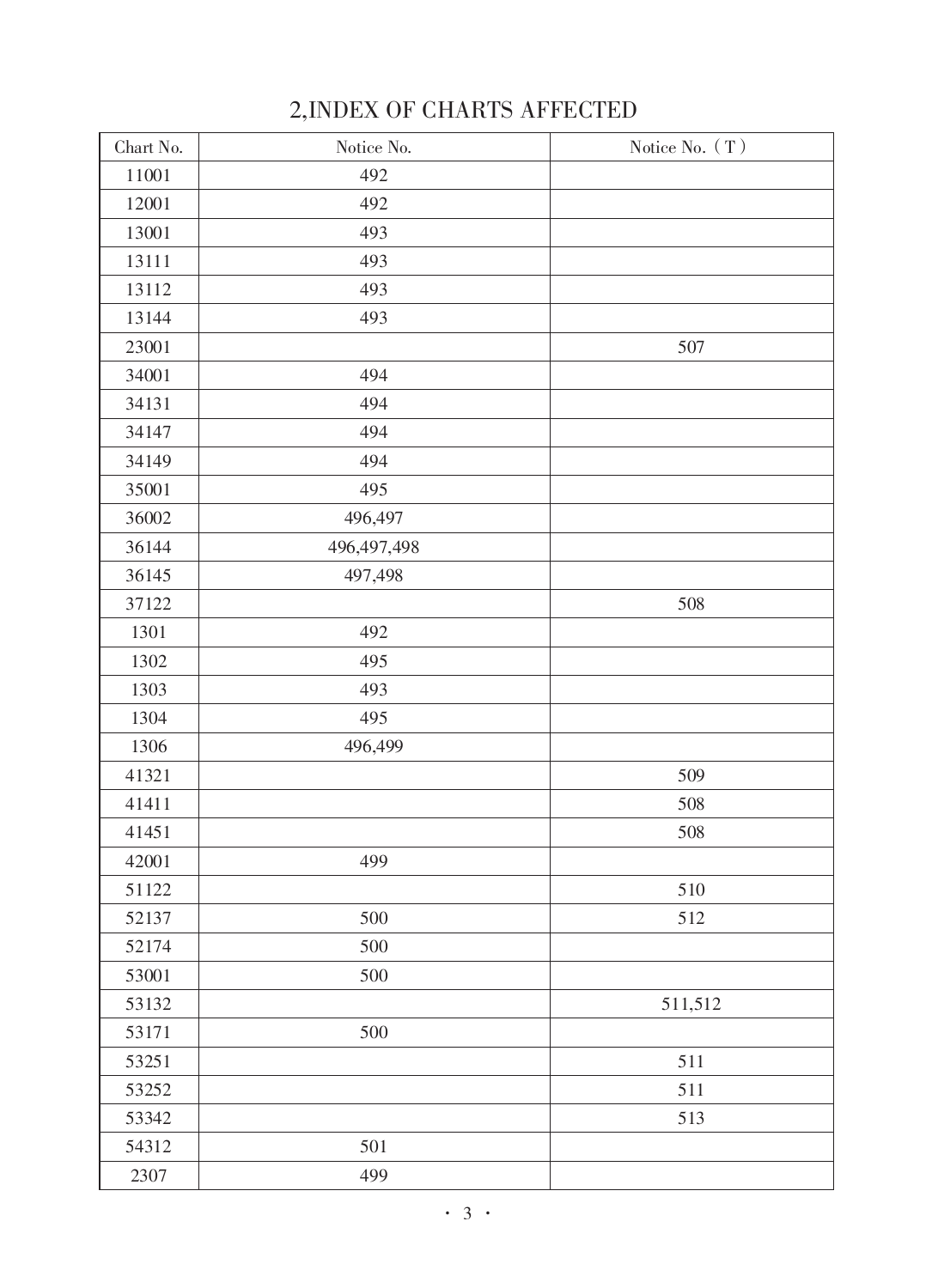| ${\rm Chart}$ No. | Notice No. | Notice No. ( $\mathcal T$ ) |
|-------------------|------------|-----------------------------|
| 2312              | 502        |                             |
| 81001             | 503        |                             |
| $81105\,$         |            | 514                         |
| 82001             | 504        |                             |
| 83103             |            | 515                         |
| 84002             | $505\,$    |                             |
| 84215             | 505        |                             |
| 84216             | $505\,$    |                             |
| 84233             | 505        |                             |
| 84234             | $505\,$    |                             |
| 91001             | 506        |                             |
| 91204             | 506        |                             |
| 3313              | $503,504$  |                             |
| 3316              | 506        |                             |
| 3317              |            | 516                         |
|                   |            |                             |
|                   |            |                             |
|                   |            |                             |
|                   |            |                             |
|                   |            |                             |
|                   |            |                             |
|                   |            |                             |
|                   |            |                             |
|                   |            |                             |
|                   |            |                             |
|                   |            |                             |
|                   |            |                             |
|                   |            |                             |
|                   |            |                             |
|                   |            |                             |
|                   |            |                             |
|                   |            |                             |
|                   |            |                             |
|                   |            |                             |
|                   |            |                             |
|                   |            |                             |
|                   |            |                             |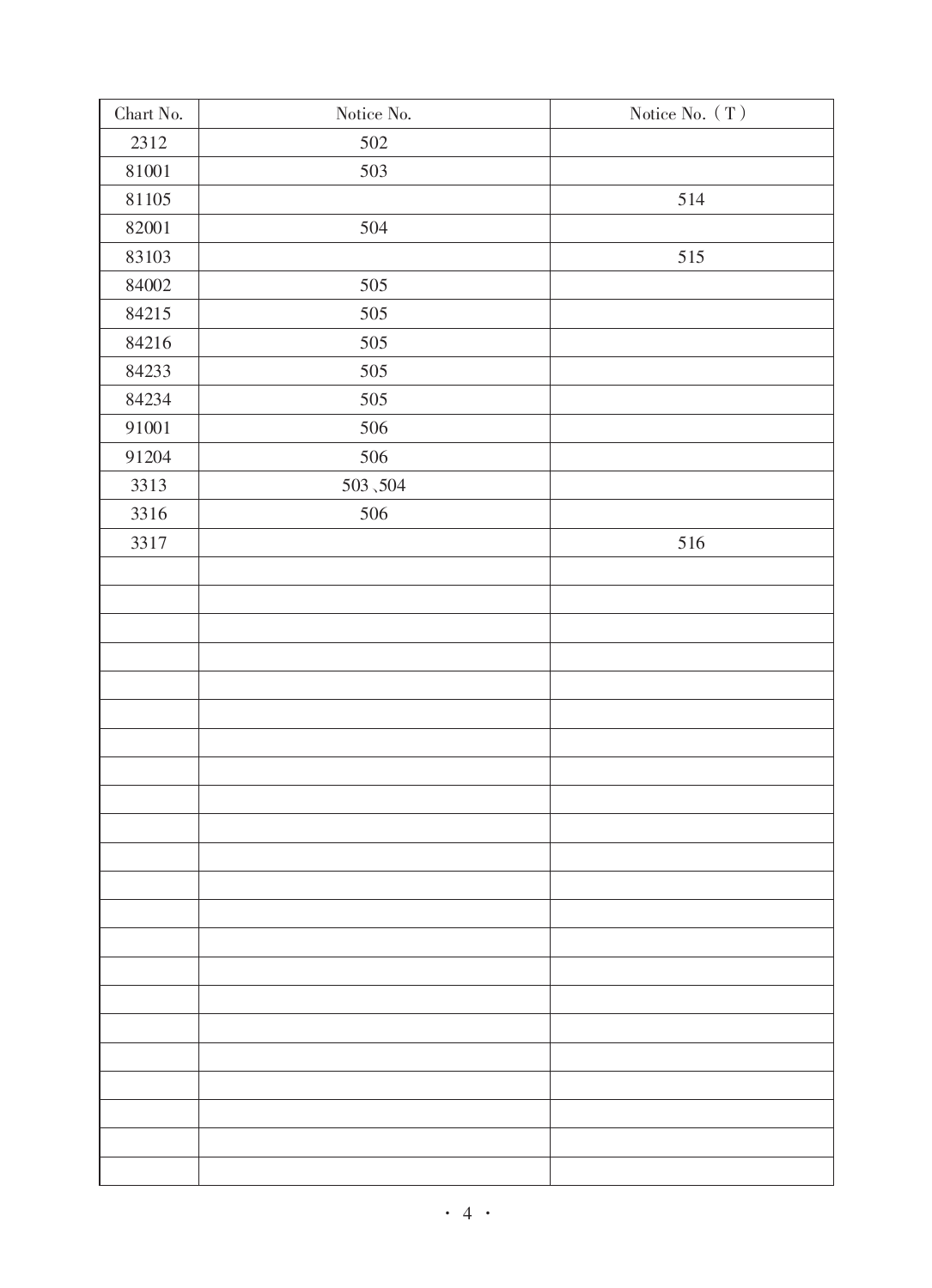### Notices to Mariners

|        | 492. Yellow Sea - Shicheng Islands - Dawangjia Island Southeastwards - Obstruction |                                                 |
|--------|------------------------------------------------------------------------------------|-------------------------------------------------|
| Insert | 概位: 炸弹                                                                             | 39°19'06".0N,123°13'42".0E                      |
| Chart  | 11001 (2021-1527) 12001 (2021-1404) 1301 (2022-349)                                |                                                 |
| Source | NTM $2022-(15)-514$                                                                |                                                 |
|        |                                                                                    |                                                 |
|        | 493. Bohai Sea - Yingkou Port and Approaches - VTS Report Line                     |                                                 |
| Insert | VTS report line and note "VTS REPORT                                               |                                                 |
|        | LINE CALLING YINGKOU VTS ON ch.69",                                                |                                                 |
|        | radius 20M, center point                                                           | $(1)$ 40°17'46".3N,122°06'24".4E                |
|        | arc, joining:                                                                      | (2)40°12'00".0N,121°41'25".5E                   |
|        |                                                                                    | (3)40°33'19''.4N,121°50'00''.0E                 |
|        | VTS report west boundary line and note "VTS                                        |                                                 |
|        | REPORT LINE CALLING YINGKOU VTS ON                                                 |                                                 |
|        | ch.69", joining:                                                                   | $(4)$ position $(3)$ above                      |
|        |                                                                                    | (5)40°48'42''.0N,121°50'00''.0E                 |
|        |                                                                                    | (13144北图廓交点)                                    |
|        |                                                                                    | $(6)$ 40°54'01".4N,121°50'00".0E                |
|        | VTS report south boundary line and note "VTS                                       |                                                 |
|        | REPORT LINE CALLING YINGKOU VTS ON                                                 |                                                 |
|        | ch.69", joining:                                                                   | $(7)$ position $(2)$ above                      |
|        |                                                                                    | $(8)40^{\circ}12'00''.0N,121^{\circ}53'36''.0E$ |
|        |                                                                                    | (13112西图廓交点)                                    |
|        |                                                                                    | $(9)40^{\circ}12'00''.0N,121^{\circ}57'21''.5E$ |
| Note:  | Delete the former VTS report line and note approaches to position $(1) \sim (3)$ . |                                                 |
| Chart  | $13001(1-3;4,6;7,9)$ $(2022-321)$ $13111(1-3;7,9)$ $(2022-269)$                    |                                                 |
|        | $13112(8,9)$ $(2021-1007)$ $13144(1-3,4,5)$ $(2022-321)$                           |                                                 |
|        | $1303(1-3;4,6;7,9)$ $(2022-405)$                                                   |                                                 |
| Source | Liaoning MSA 195/2018                                                              |                                                 |
|        | 494. Yellow Sea - Penglai Port - Eastern Harbour - Fairway                         |                                                 |
| Insert | west fairway boundary line, joining:                                               | (1)37°50'47''.7N,120°53'41''.0E                 |
|        |                                                                                    | (2)37°50'15''.2N,120°53'40''.6E                 |
|        |                                                                                    |                                                 |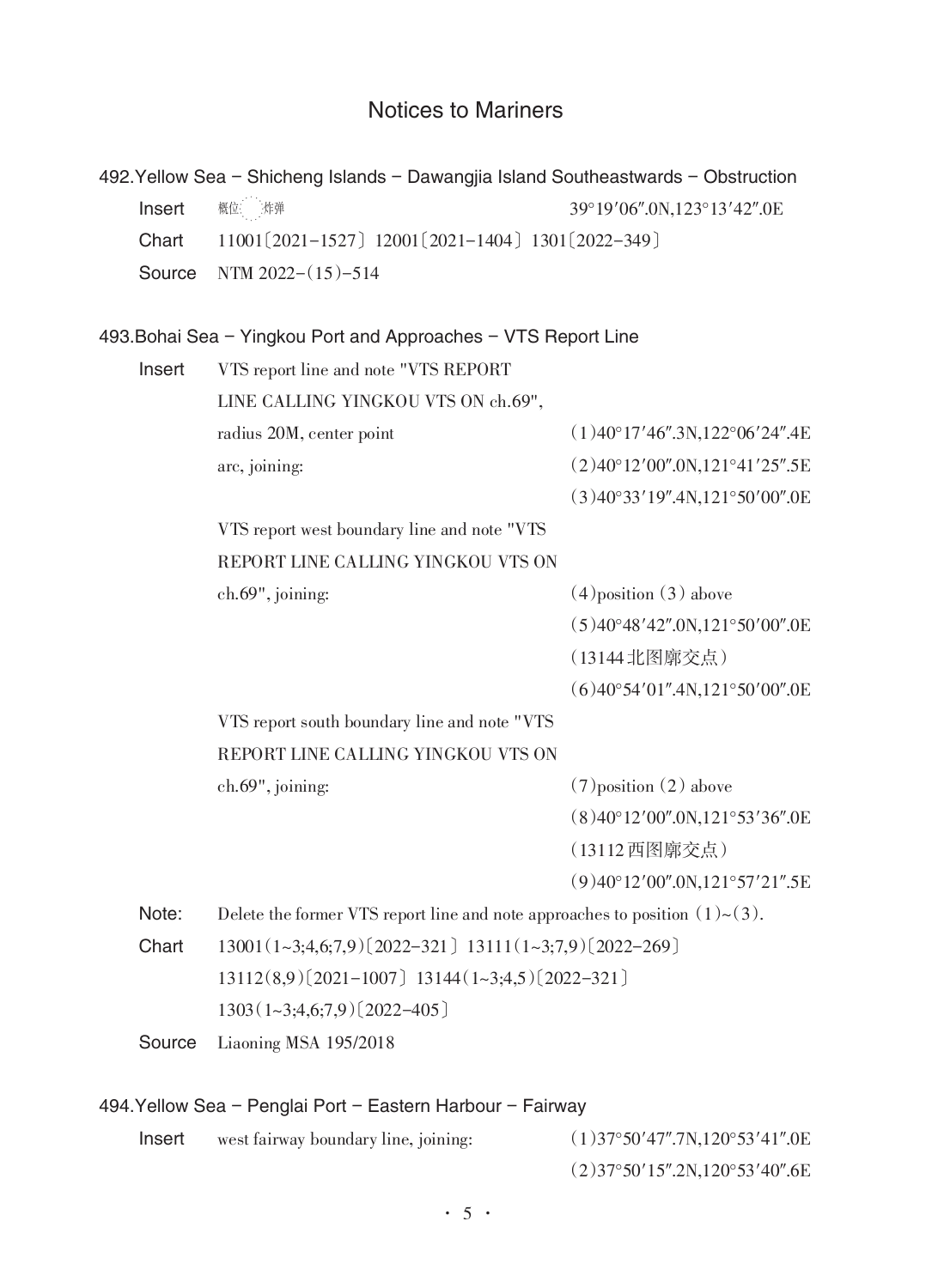(3)37°49′42″.8N,120°53′40″.1E

(4)37°49′29″.2N,120°53′39″.9E

east fairway boundary line, joining: (5)37°50′53″.9N,120°54′04″.4E

(6)37°50′25″.9N,120°53′55″.0E

(7)37°49′41″.2N,120°53′57″.1E

Note: 航道设计为5万吨级单向航道,航道长2000m,宽350m,水深10.5m, 走向000°~180°,从口门向北2km,然后向东转至蓬莱东港区主航道。

Chart 34001〔2022-292〕34131〔2021-1410〕34147〔2021-1409〕34149〔2021-1121〕

Source Yantai Navigation Notice 199/2022

495.Yellow Sea - Yantai Port - Muping Harbour Northeastwards - Wreck

Insert 37°52′28″.3N,121°54′13″.5E  $++(2021)$ 

- Note: 船名为"天丰369"轮,沉船正坐于海底,走向呈90°~270°,船长约96m, 高出海底约12.5m。
- Chart 35001〔2022-350〕1302〔2022-465〕1304〔2022-420〕
- Source Tianjin Hydrography Centre

496. Yellow Sea - Qingdao Port - Dongjiakou Harbour - Wreck

| $Insert + (2021)$ |                                                   | 35°34′33″.3N.119°58′20″.3E |
|-------------------|---------------------------------------------------|----------------------------|
| Chart             | 36002 [2022-295] 36144 [2022-295] 1306 [2022-384] |                            |
|                   | Source NTM2022- $(15)$ -518                       |                            |

497. Yellow Sea - Qingdao Port - Dongjiakou Harbour - Buoyage

| Amend | from: $(L1)$ $\int\limits_{\mathbb{H}^2\text{Beta}}\mathbb{R}^{(6)+\mathbb{K}[\mathbb{Q}]}$ 15s | (1)35°33'15''.3N,119°45'33''.9E |
|-------|-------------------------------------------------------------------------------------------------|---------------------------------|
|       | to: $(L1)$ $\bigoplus_{\text{AIS}} (6) + k \overline{R}$ 15s                                    | (2)35°33'21''.4N,119°45'35''.5E |
|       | from: $(L2)$ $\text{Lip}^{\text{eff}}$                                                          | (3)35°33'11''.9N,119°45'20''.8E |
|       | to: $(L2)$ $\left(\bigcup_{\mathcal{L}\subset T}\right)$ $\bigoplus_{AIS}$                      | $(4)$ position $(3)$ above      |
|       | from:(L3) $\int_{\mathbb{R}^n}$ $\sqrt{\mathcal{N}}$ (2) $\frac{1}{36}$ 6s                      | (5)35°33'57''.7N,119°45'17''.2E |
|       | to: $(L3)$ $\bigoplus_{\mathrm{AIS}}$ $\boxtimes$ $L3$                                          | (6)35°34'01''.5N,119°45'19''.8E |
|       | from: $(L4)$ $\int_{2+}^{R}$ $\left  \mathcal{A} (2) \right  \leq 6$ s                          | (7)35°33'52''.1N,119°45'05''.1E |
|       | $\text{to:}$ $(16)(\text{N0:})$ $\text{MS}$                                                     | (8)35°34'02''.0N,119°44'58''.1E |
|       | from: $(L6)$ $(1.6)$ $(3)$ $(1.10s)$                                                            | (9)35°34'32".2N,119°44'49".3E   |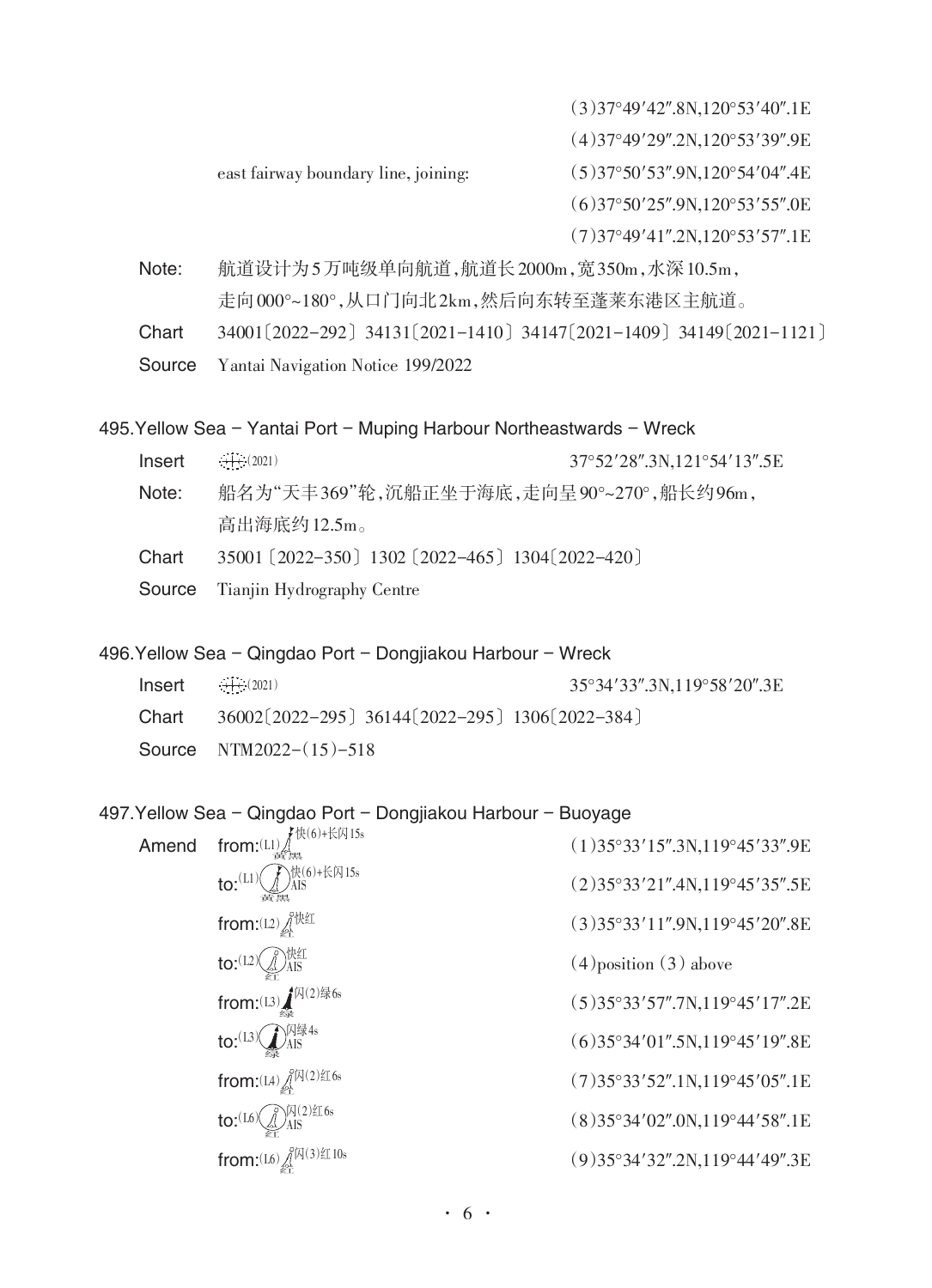from: $(L7)$  $f*(6) + K$ 闪15s 黄黑 快(6)+长闪15s  $to$ : $(L10)$ 红 闪(*3)*红10s<br>\*\*\* AIS (L8)

 $(10)$ position $(9)$  above

 $(11)35°34'43''.7N,119°45'03''.3E$ 

 $(12)$  position  $(11)$  above

Chart 36002(1,2)〔2022-496〕36144〔2022-496〕36145〔2022-295〕

List of Lights CNP81/2021~2022[3810056.01] [3810056.02] [3810056.03] [3810056.06] [3810056.07] [3810056.08]

Source Beihai Aids 016/2022

498. Yellow Sea - Qingdao Port - Dongjiakou Harbour - Buoyage  $\text{Insert} \quad (14)(\text{NSE}^{\text{NSE}} \quad (14)$ Chart 36144〔2022-497〕36145〔2022-497〕 List of Lights CNP81/2021~2022[3810056.04] Source Beihai Aids 016/2022 红 内红 4s  $(L4)$   $\mathcal{A}$   $\mathcal{A}$  is

#### 499. Yellow Sea - Pingtuyang and Approaches - Wreck

| Insert | 概位: <del>       </del> 据报(2022)                              | 33°42'30".0N,121°05'48".0E |
|--------|--------------------------------------------------------------|----------------------------|
| Note:  | The wreck named "恩赐21".                                      |                            |
| Chart  | 42001 $(2022 - 240)$ 1306 $(2022 - 496)$ 2307 $(2022 - 322)$ |                            |
|        | <b>Source</b> Lianyungang Navigation Warning 0028/2022       |                            |

500.East China Sea - Zhoushan Islands - Panzhi Island Southeastwards - Submarine

#### Power Line

- Insert submarine power line, joining: (1)29°58′50″.1N,122°04′41″.0E
	- (2)29°58′48″.8N,122°04′41″.0E
	- (3)29°58′48″.3N,122°04′41″.8E
	- (4)29°58′47″.7N,122°04′43″.0E
	- (5)29°58′47″.0N,122°04′44″.8E
	- (6)29°58′46″.9N,122°04′46″.3E
	- (7)29°58′46″.8N,122°04′48″.3E
	- (8)29°58′46″.6N,122°04′50″.2E
	- (9)29°58′46″.0N,122°04′52″.0E
	- (10)29°58′45″.0N,122°04′53″.6E
	- (11)29°58′43″.9N,122°04′54″.9E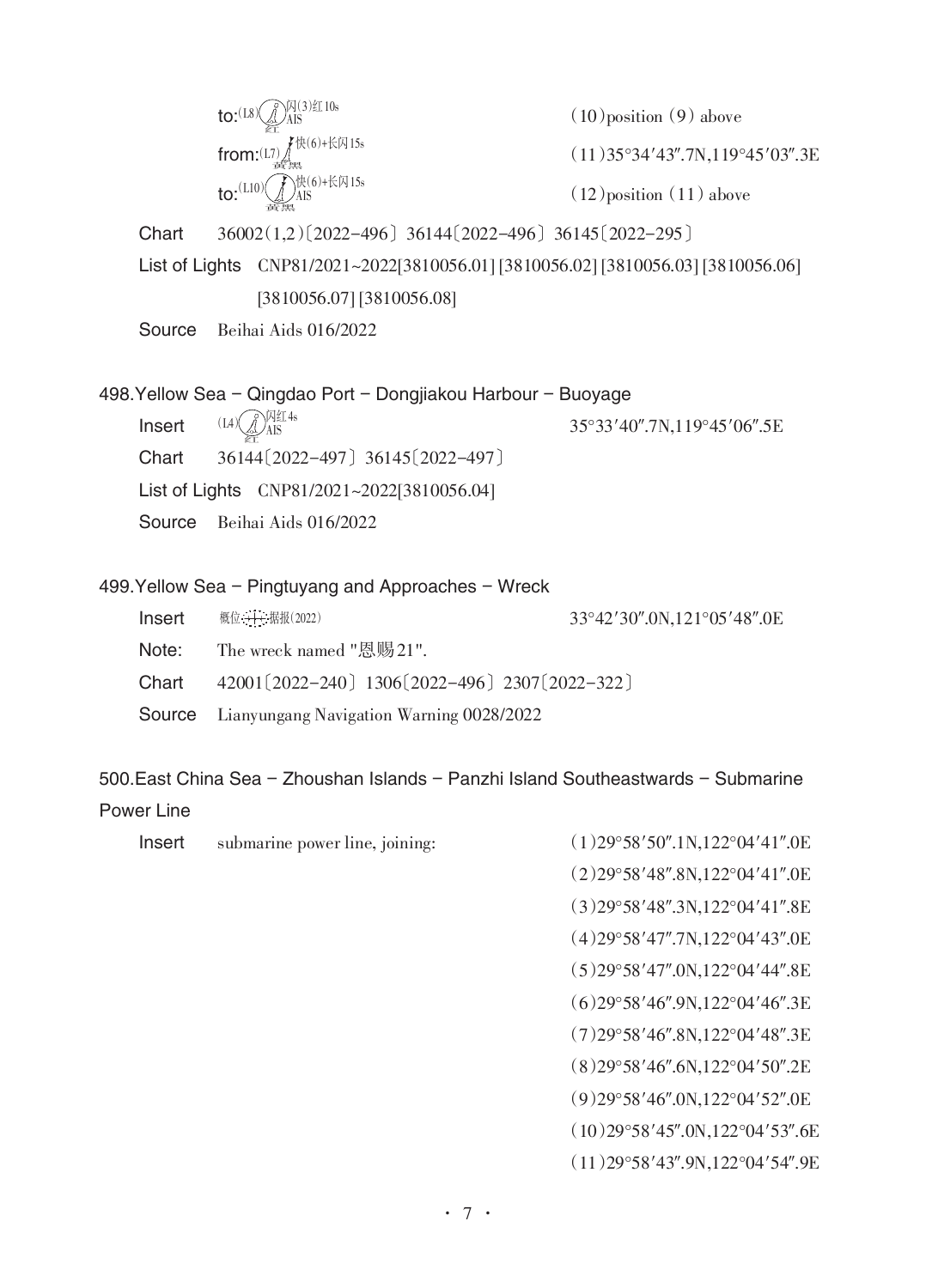(12)29°58′42″.3N,122°04′55″.6E

- (13)29°58′40″.8N,122°04′56″.3E (14)29°58′39″.2N,122°04′56″.9E
- (15)29°58′37″.7N,122°04′57″.5E
- (16)29°58′36″.2N,122°04′58″.1E
- (17)29°58′34″.6N,122°04′58″.7E
- (18)29°58′33″.1N,122°04′59″.3E
- (19)29°58′31″.6N,122°05′00″.0E
- (20)29°58′30″.2N,122°05′00″.5E
- (21)29°58′28″.6N,122°05′00″.9E
- (22)29°58′26″.5N,122°05′01″.5E
- (23)29°58′25″.1N,122°05′01″.6E
- (24)29°58′23″.4N,122°05′01″.6E
- (25)29°58′22″.2N,122°05′01″.7E
- (26)29°58′20″.2N,122°05′02″.2E
- (27)29°58′18″.2N,122°05′03″.6E
- (28)29°58′17″.3N,122°05′04″.8E
- (29)29°58′16″.4N,122°05′06″.5E
- (30)29°58′15″.0N,122°05′07″.6E
- Note: 为保障海底电缆的安全,登陆点已设置禁止抛锚固定标志,海底电缆路由两侧 各100m的水域范围内禁止任何船舶抛锚和其他作业。
- Chart 52137〔2022-82〕52174(12~30)〔2022-421〕53001(12~30)〔2022-421〕 53171(12~30)〔2022-354〕
- Source Zhoushan Navigation Notice 053/2022

#### 501.East China Sea - Lingjiang River - Approaches to Lingjiang Bridge - Wreck

- Insert 概位:并已据报(2022) 28°45′15″.0N.121°15′34″.2E 概位 +++ 据报(2022)
- Note: The wreck named "威洋28".
- Chart 54312〔2022-〕
- Source Zhejiang Navigation Warning 0295/2022

### 502.Taiwan Strait - Taiwan Island Westwards - Haikoubodi Southwards - Submarine Power Line

- Insert submarine power line, joining: (1)23°39′04″.2N,120°08′42″.0E
	-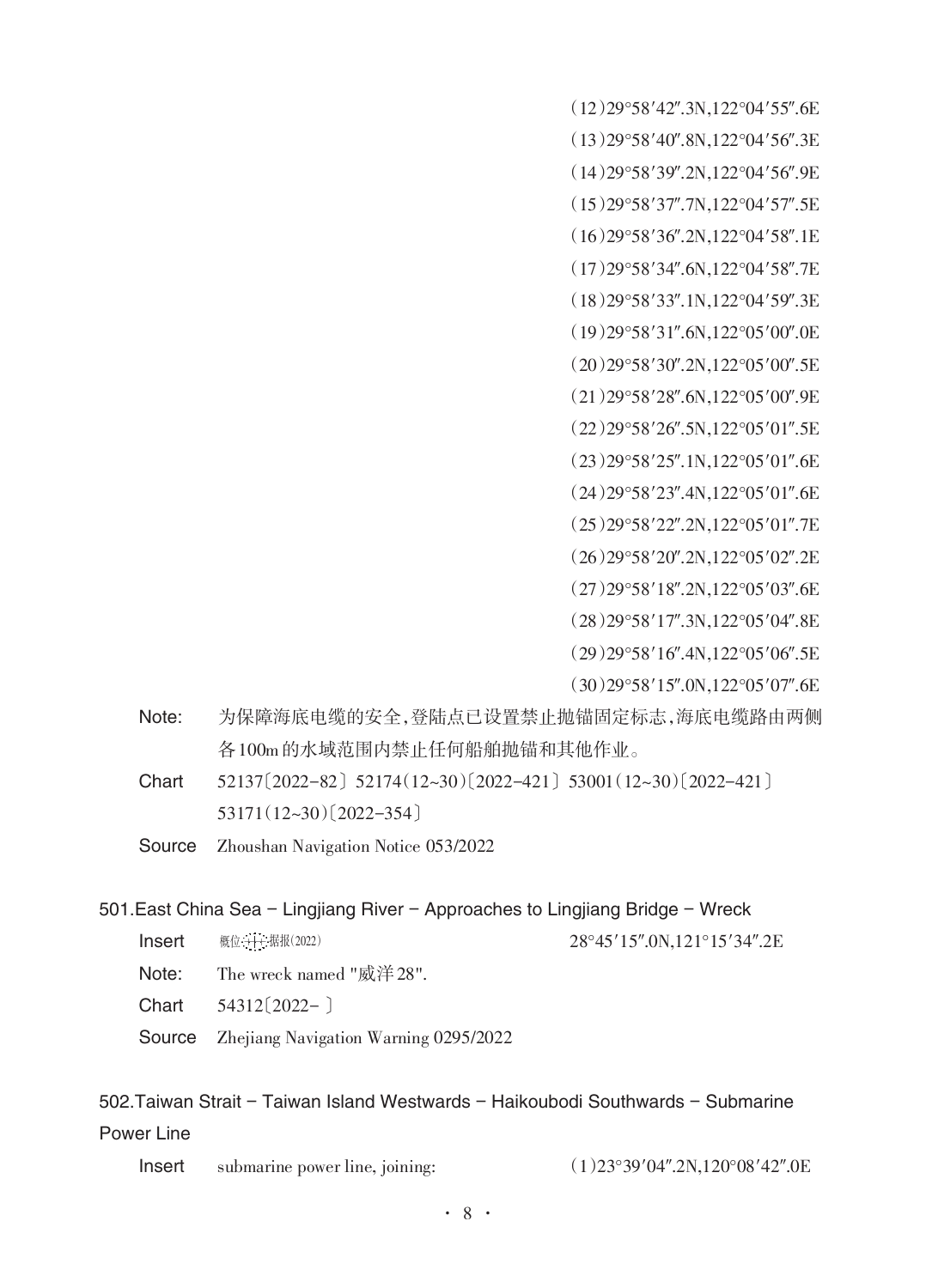(2)23°39′06″.6N,120°08′13″.8E (3)23°37′04″.8N,120°03′59″.4E (4)23°35′11″.4N,120°01′20″.4E

Chart 2312〔2022-309〕

Source NTM 2022-(11)-336

#### 503.South China Sea - Shibeishanjiao Southeastwards - Anchorage

**Insert** Anchorage boundary line and note " $\frac{9}{5}$  No5",

joining: (1)22°43′41″.8N,116°38′45″.4E

(2)22°42′40″.4N,116°39′08″.4E

(3)22°42′00″.0N,116°37′03″.2E

(81001南图廓交点)

(4)22°41′57″.7N,116°36′56″.0E

(5)22°42′00″.0N,116°36′55″.2E

(81001南图廓交点)

(6)22°42′59″.1N,116°36′33″.0E

 $(7)$ position $(1)$  above

Note: 揭阳港惠来沿海5号锚地(中委广东石化原油码头配套锚地)长4km,宽2km。 水深37.5~38.5m,底质沙泥,可容纳2艘40万吨油轮锚泊。

Chart  $81001(1-3,5-7)(2022-310)$  3313(1,2,4,6,7)[2022-311]

Source Jieyang Navigation Notice 016/2022

#### 504. South China Sea - Jiazijiao Southwestwards - Buoyage

| Insert | - 莫(0)黄 15s<br>风电场!              | $(1)$ 22°36'58".9N,116°02'19".8E  |
|--------|----------------------------------|-----------------------------------|
|        | 【莫(0)黄15s                        | (2)22°37'20''.0N,116°03'33''.2E   |
|        | $(3)$ $\int$ 莫 $(0)$ 黄 15s       | (3)22°37'41''.2N,116°04'48''.6E   |
|        | $\check{f}$ 莫 $(0)$ 黄 15s<br>(4) | (4)22°38'02''.4N,116°06'02''.2E   |
|        | 莫(0)黄15s<br>(5)                  | $(5)$ 22°38′23″.6N,116°07′16″.9E  |
|        | 莫(0)黄15s<br>6.                   | $(6)$ 22°38'44".9N,116°08'33".0E  |
|        | 「莫(0)黄15s                        | (7)22°37'36''.6N,116°08'33''.0E   |
|        | 「莫(0)黄15s<br>(8)                 | (8)22°36'19''.1N,116°08'33''.0E   |
|        | 【莫(0)黄15s<br>(9)                 | (9) 22°34' 58".8N, 116°08' 33".0E |
|        | 莫(0)黄15s<br>$\left(10\right)$    | (10)22°33'41''.9N,116°08'33''.0E  |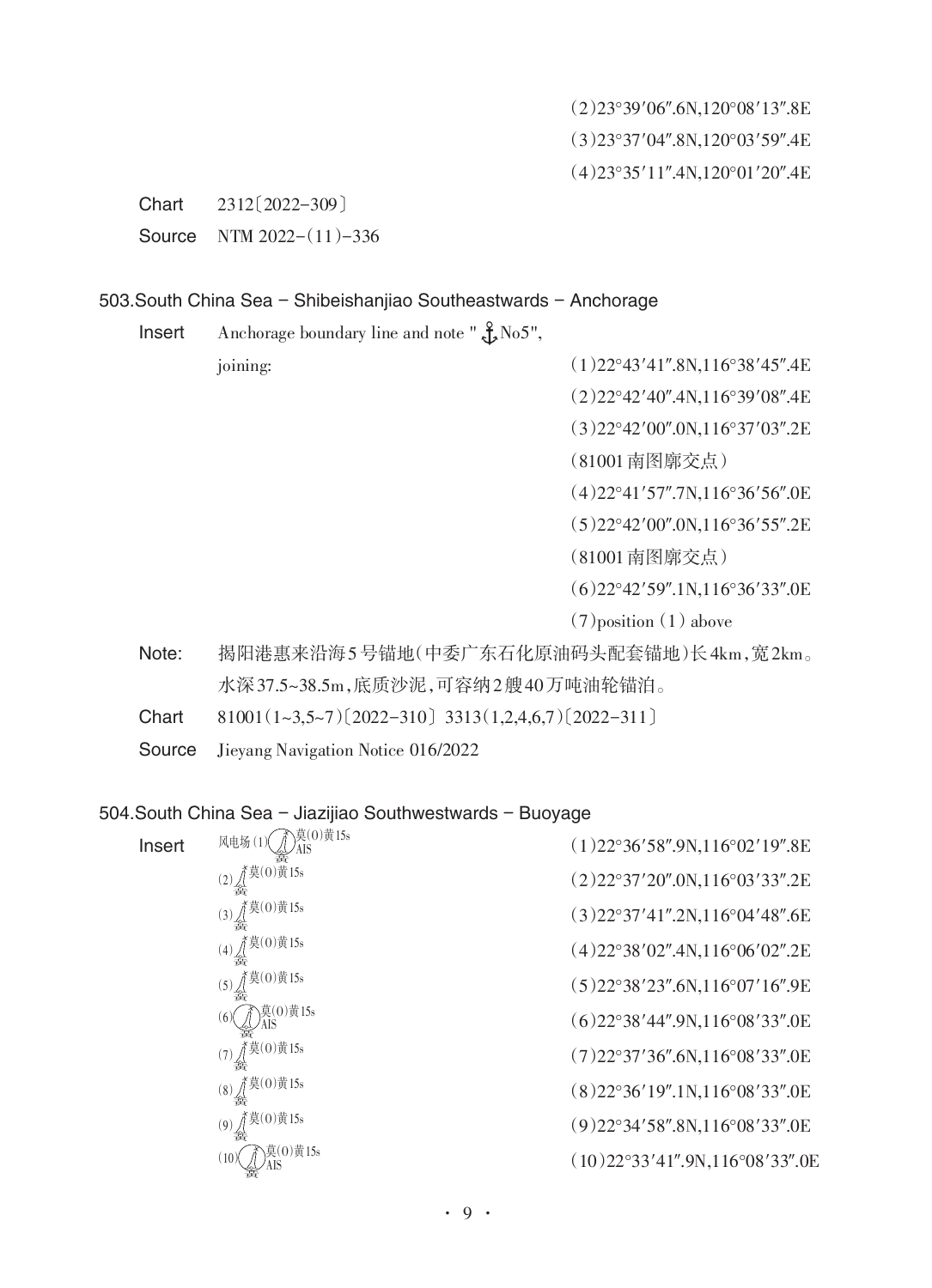| $\ddot{a}(0)$ 黄15s                                                               | $(11)$ 22°33'18".4N,116°07'15".1E |
|----------------------------------------------------------------------------------|-----------------------------------|
| $(12)$ $(12)$ $(13)$ $(15)$ $(15)$                                               | (12)22°32'50''.2N,116°05'52''.9E  |
| (13) $\int_{\frac{2}{35}}^{\frac{1}{35}}(0)\ddot{x}$ 15s                         | (13)22°32'23''.3N,116°04'34''.4E  |
| $\bar{p}(0)$ 黄 15s<br>(14)                                                       | (14)22°32'03''.2N,116°03'26''.4E  |
| ҇)莫(0)黄15s<br><i>)</i> AIS<br>(15)                                               | (15)22°31'41''.7N,116°02'19''.8E  |
| $(16)$ $\iint_{\frac{1}{10}} \frac{\ddot{a}}{b} (0) \ddot{b} 15$ s               | (16)22°32'45''.7N,116°02'19''.8E  |
| $(17)$ $\int_{\frac{1}{100}}^{\frac{\pi}{2}} (0)$ 黄 15s                          | (17)22°34'12''.9N,116°02'19''.8E  |
| $(18)$ $\int_{\frac{1}{7}}^{\frac{\pi}{2}} \frac{\ddot{a}}{b} (0) \ddot{b} 15$ s | (18)22°35'39''.5N,116°02'19''.8E  |
| $\frac{1}{\sqrt{2}}$ (U)15s14m5M<br>(20A)                                        | (19)22°37'13''.7N,116°05'42''.7E  |
| $(20B)$ ★ $\frac{\ddot{E}(U)15s14m5M}{F}$                                        | (20)22°37'13''.7N,116°05'42''.9E  |
| $U$ )15s14m5M                                                                    | $(21)$ 22°37'45".1N,116°05'56".3E |
| 莫(U)15s14m5M<br>(22B)                                                            | (22)22°37'45''.1N,116°05'56''.5E  |

Chart 82001(1~19,21)〔2022-310〕3313(1,6,10,15,19)〔2022-503〕

List of Lights CNP83/2021~2022[7210046.01] [7210046.02] [7210046.03] [7210046.04] [7210046.05] [7210046.06] [7210046.07] [7210046.08] [7210046.09] [7210046.10] [7210046.11] [7210046.12] [7210046.13] [7210046.14] [7210046.15] [7210046.16] [7210046.17] [7210046.18] [7210046.19] [7210046.20] [7210046.21] [7210046.22]

```
Source Nanhai Aids 014/2022
```
505.South China Sea - Zhujiang River - Approaches to Humen - Lightbeacon

| $(3)$ $\star$                                                                | $(1)$ 22°52′20″.3N,113°31′53″.1E                                                                 |
|------------------------------------------------------------------------------|--------------------------------------------------------------------------------------------------|
| $(4)$ $\star$                                                                | $(2)$ 22°49'53".7N,113°32'04".6E                                                                 |
|                                                                              | $(3)$ 22°47'14".1N,113°36'25".3E                                                                 |
|                                                                              | $(4)$ 22°47'14".4N,113°36'26".8E                                                                 |
| 小虎西(1-1) 2 闪(2)红6s                                                           | $(5)$ 22°49'54".2N,113°32'06".2E                                                                 |
| 沙仔沥(2)(塔形) [[0] 闪(3) 绿 6s                                                    | $(6)$ 22°52′20″.2N,113°31′53″.9E                                                                 |
| 84002(3,4)[2022-297] 84215(1;3,4;5,6)[2022-250]                              |                                                                                                  |
| 84216(1;6)[2022-251] 84233(3,4)[2022-191] 84234(1,2;5,6)[2022-364]           |                                                                                                  |
| List of Lights CNP83/2021~2022[7411920] [7412195.031] [7412195.04] [7412201] |                                                                                                  |
| [7412202]                                                                    |                                                                                                  |
| NTM $2022-(11)-337$                                                          |                                                                                                  |
|                                                                              | from: $\bar{F}$ 横档(2) $\frac{4}{5}$ $\bar{M}$ (2) 绿 6s5m3M<br>to: 南北台(2) $\frac{1}{4}$ 闪(2) 绿 6s |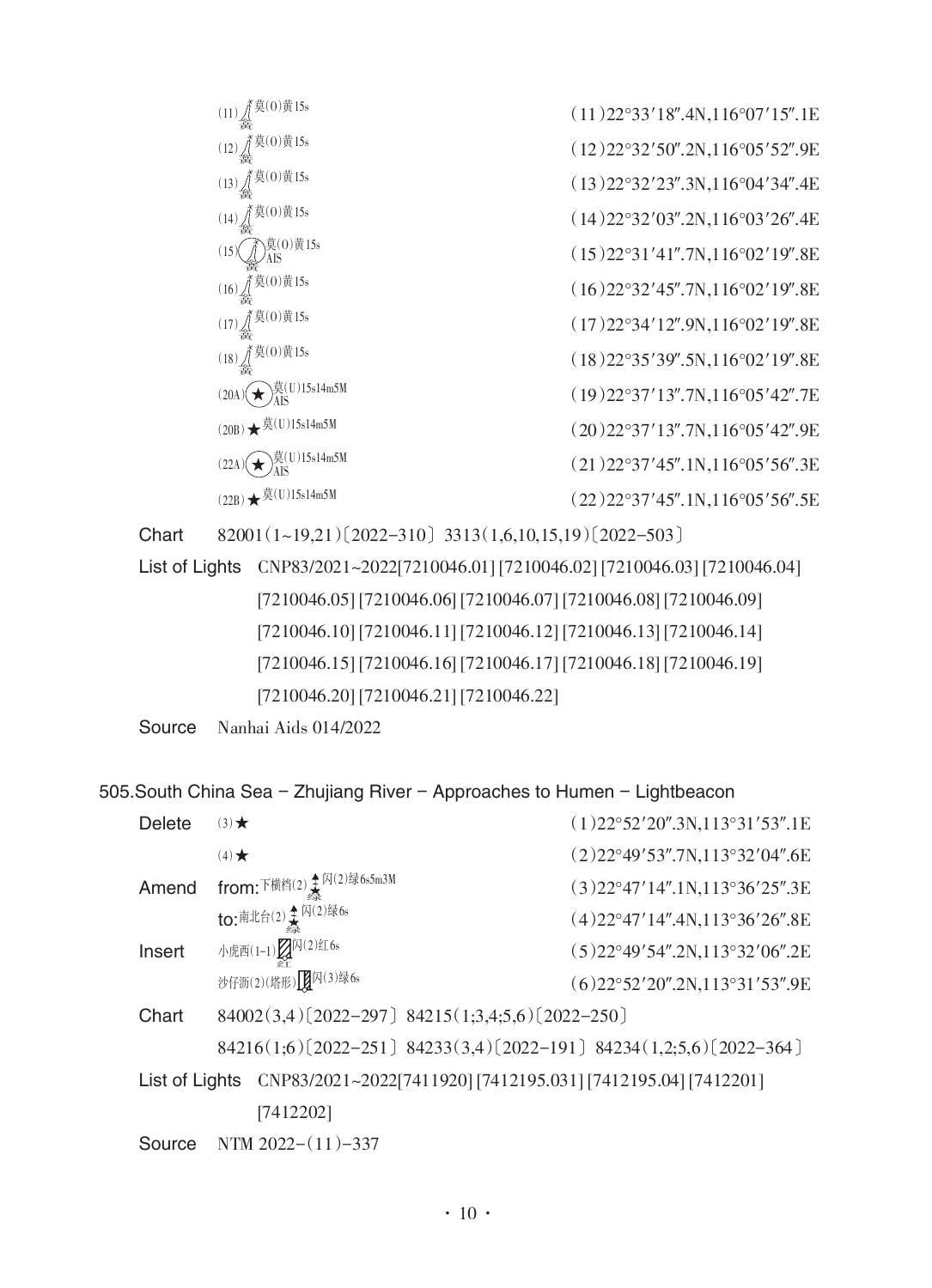### 506.Beibu Gulf - Tieshan Port and Approaches - Wreck

| Insert | 概位: 十一据报(2022)                                    | 21°18'00".0N,109°32'00".0E |
|--------|---------------------------------------------------|----------------------------|
| Note:  | The wreck is a fishing boat.                      |                            |
| Chart  | 91001 [2022-389] 91204 [2022-389] 3316 [2022-464] |                            |
|        | <b>Source</b> Beihai Navigation Warning 0011/2022 |                            |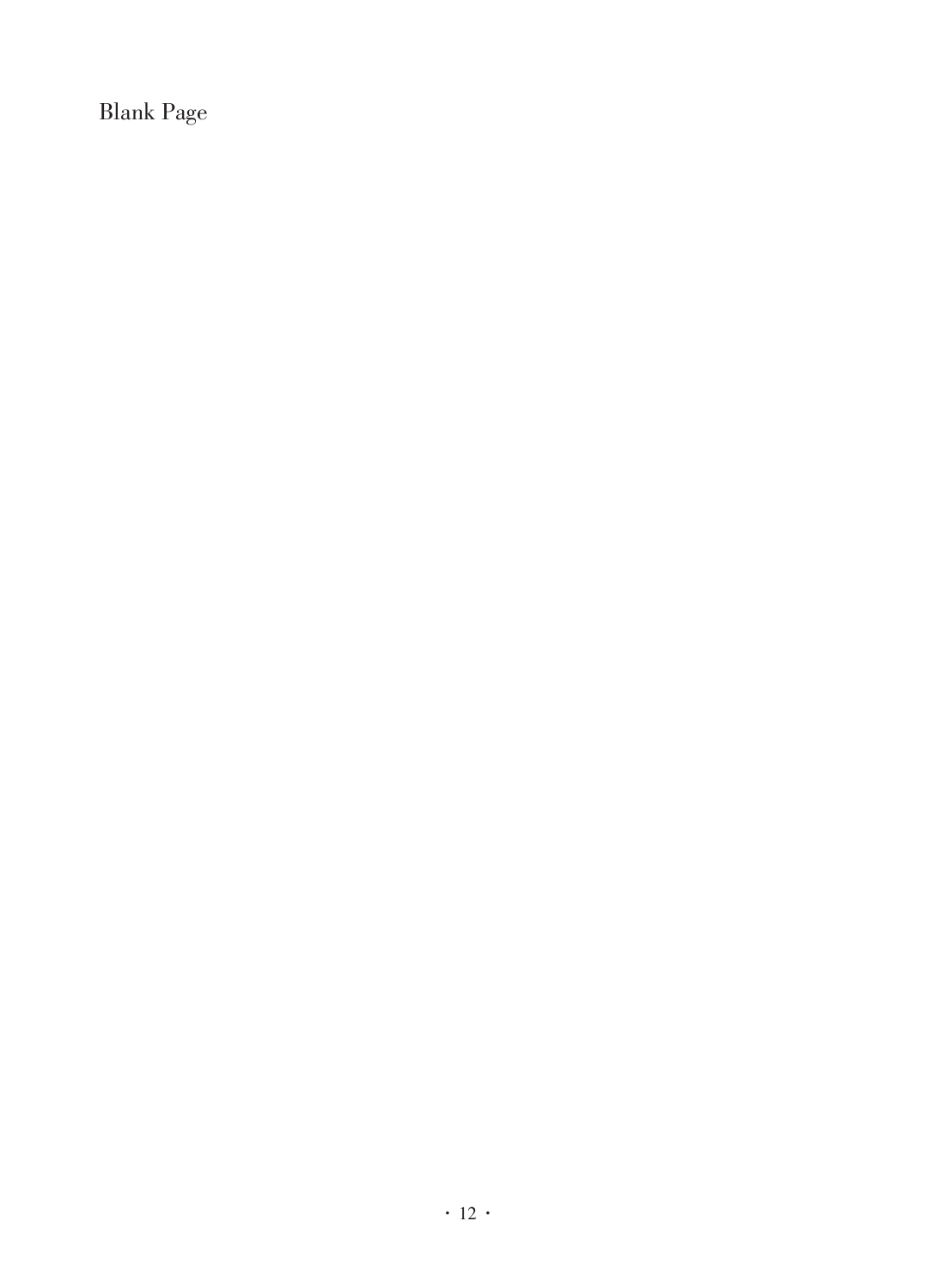# Temporary Notices

507. Bohai Sea - West of Dongying Port - Construction (T)

| Date   | April 16 to December 31, 2022                                         |                                                 |  |  |
|--------|-----------------------------------------------------------------------|-------------------------------------------------|--|--|
| Area   | joining:                                                              | (1)38°21'05''.1N,118°30'06''.7E                 |  |  |
|        |                                                                       | (2)38°20'23''.2N,118°38'17''.3E                 |  |  |
|        |                                                                       | (3)38°16'40''.8N,118°39'49''.7E                 |  |  |
|        |                                                                       | (4)38°16'23".8N,118°40'57".4E                   |  |  |
|        |                                                                       | (5)38°15'27''.4N,118°40'54''.4E                 |  |  |
|        |                                                                       | (6)38°15'21''.4N,118°32'26''.1E                 |  |  |
|        |                                                                       | (7)38°18'53''.2N,118°23'47''.2E                 |  |  |
|        |                                                                       | $(8)$ position $(1)$ above                      |  |  |
| Chart  | 23001                                                                 |                                                 |  |  |
| Source | Shandong Navigation Notice 205/2022                                   |                                                 |  |  |
|        |                                                                       |                                                 |  |  |
|        | 508. Yellow Sea - Lianyungang Port - Ganyu Harbour - Construction (T) |                                                 |  |  |
| Date   | June 19, 2021 to September 1, 2022                                    |                                                 |  |  |
| Area   | joining:                                                              | (1)35°02'27''.0N,119°16'53''.0E                 |  |  |
|        |                                                                       | $(2)35^{\circ}02'34''.0N,119^{\circ}16'50''.0E$ |  |  |
|        |                                                                       | $(3)35^{\circ}02'26''.0N,119^{\circ}16'50''.0E$ |  |  |
|        |                                                                       | (4)35°02'30''.0N,119°16'41''.0E                 |  |  |
|        |                                                                       |                                                 |  |  |

| (1)35°02'27''.0N,119°16'53''.0E                  |
|--------------------------------------------------|
| $(2)35^{\circ}02'34''.0N,119^{\circ}16'50''.0E$  |
| $(3)35^{\circ}02'26''.0N,119^{\circ}16'50''.0E$  |
| $(4)35^{\circ}02'30''.0N,119^{\circ}16'41''.0E$  |
| (5)35°02'24''.0N,119°16'37''.0E                  |
| (6)35°02'23''.0N,119°16'46''.0E                  |
| (7)35°02'19''.0N,119°16'46''.0E                  |
| (8)35°02'13''.0N,119°16'49''.0E                  |
| (9)35°01'16''.0N,119°17'05''.0E                  |
| $(10)35^{\circ}01'15''.0N,119^{\circ}17'15''.0E$ |
| (11)35°01'22''.0N,119°17'15''.0E                 |
| (12)35°01'15''.0N,119°17'27''.0E                 |
| (13)35°01'23''.0N,119°17'23''.0E                 |
| $(14)35^{\circ}01'22''.0N,119^{\circ}17'38''.0E$ |
| (15)35°01'29''.0N,119°17'32''.0E                 |
| $(16)35^{\circ}01'30''.0N,119^{\circ}17'45''.0E$ |
| (17)35°01'37''.0N,119°17'42''.0E                 |
|                                                  |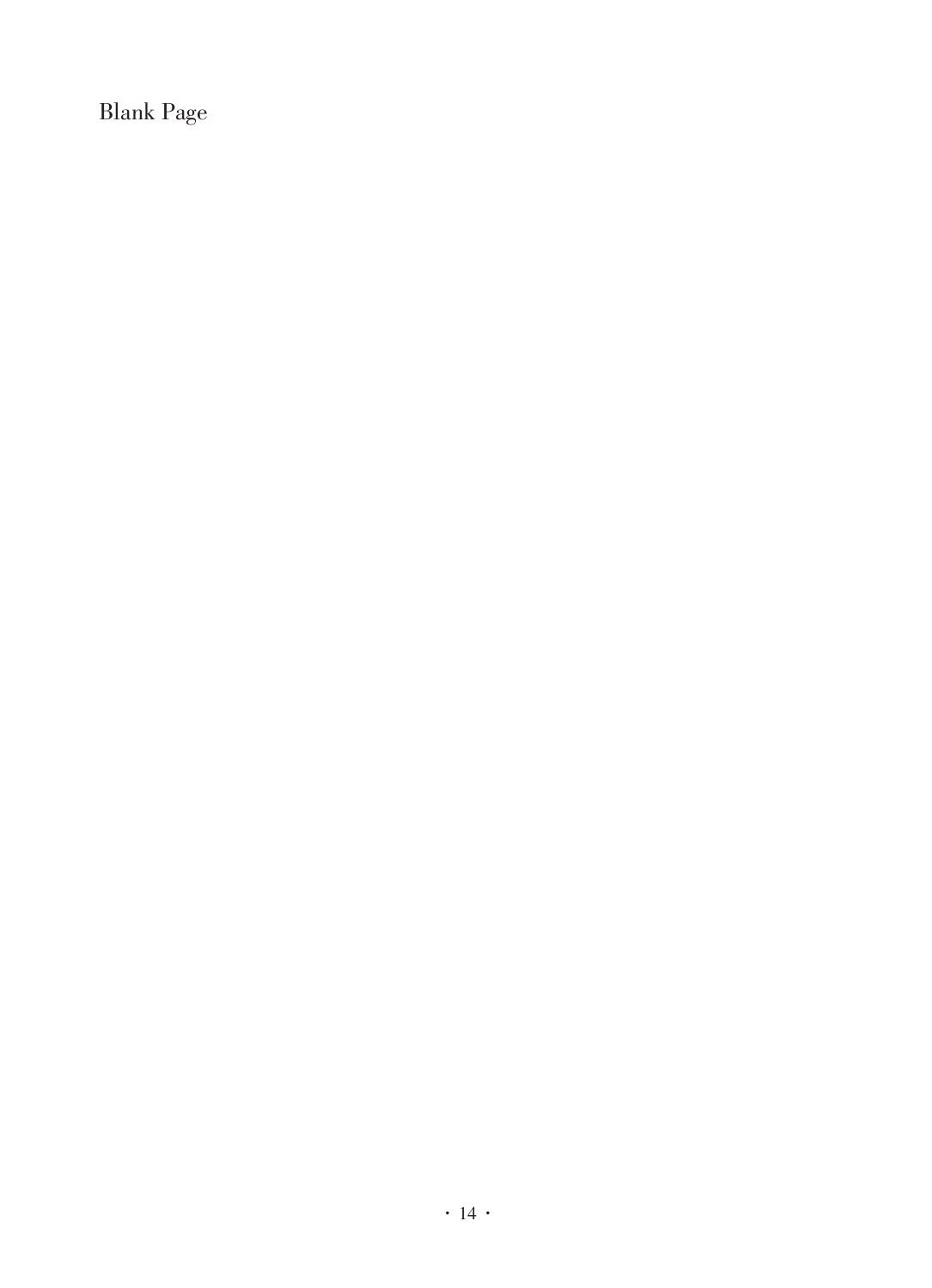(18)35°01′43″.0N,119°17′54″.0E (19)35°01′44″.0N,119°17′47″.0E (20)35°01′58″.0N,119°17′56″.0E (21)35°01′57″.0N,119°17′48″.0E (22)35°02′03″.0N,119°17′54″.0E (23)35°02′01″.0N,119°17′46″.0E  $(24)$ position $(1)$  above

Note: Keep watching on VHF ch.16&69.

Chart 37122 41411 41451

Source Lianyungang Navigation Notice 036/2021&022/2022

#### 509. Yellow Sea - Lianyungang Port - Xuwei Harbour - Dredging  $(T)$

| Date                                                                | June 4, 2021 to September 30, 2022              |                                  |  |
|---------------------------------------------------------------------|-------------------------------------------------|----------------------------------|--|
| Area                                                                | joining:                                        | $(1)$ 34°37'54".1N,119°37'57".9E |  |
|                                                                     |                                                 | (2)34°38'16''.0N,119°38'18''.4E  |  |
|                                                                     |                                                 | (3)34°38'16''.0N,119°38'17''.5E  |  |
|                                                                     |                                                 | (4)34°38'21''.4N,119°38'23''.8E  |  |
|                                                                     |                                                 | (5)34°38'37''.2N,119°38'04''.1E  |  |
|                                                                     |                                                 | (6)34°38'29''.8N,119°37'55''.4E  |  |
|                                                                     |                                                 | (7)34°38'45''.2N,119°37'36''.2E  |  |
|                                                                     |                                                 | (8)34°38'33''.6N,119°37'22''.7E  |  |
|                                                                     |                                                 | (9)34°38'15''.5N,119°37'45''.4E  |  |
|                                                                     |                                                 | (10)34°38'03''.9N,119°37'45''.6E |  |
|                                                                     |                                                 | $(11)$ position $(1)$ above      |  |
| Note:                                                               | Keep watching on VHF ch.16&69.                  |                                  |  |
| Chart                                                               | 41321                                           |                                  |  |
| Source                                                              | Lianyungang Navigation Notice 025/2021&023/2022 |                                  |  |
|                                                                     |                                                 |                                  |  |
| 510. East China Sea - Hangzhou Gulf - Dushan Harbour - Dredging (T) |                                                 |                                  |  |
| Date                                                                | April 19 to December 31, 2022                   |                                  |  |
| Area                                                                | joining:                                        | $(1)$ 30°37′56".2N,121°09′32".8E |  |

- (2)30°37′50″.4N,121°09′38″.3E
- (3)30°37′37″.6N,121°09′27″.2E
- (4)30°37′24″.1N,121°09′15″.9E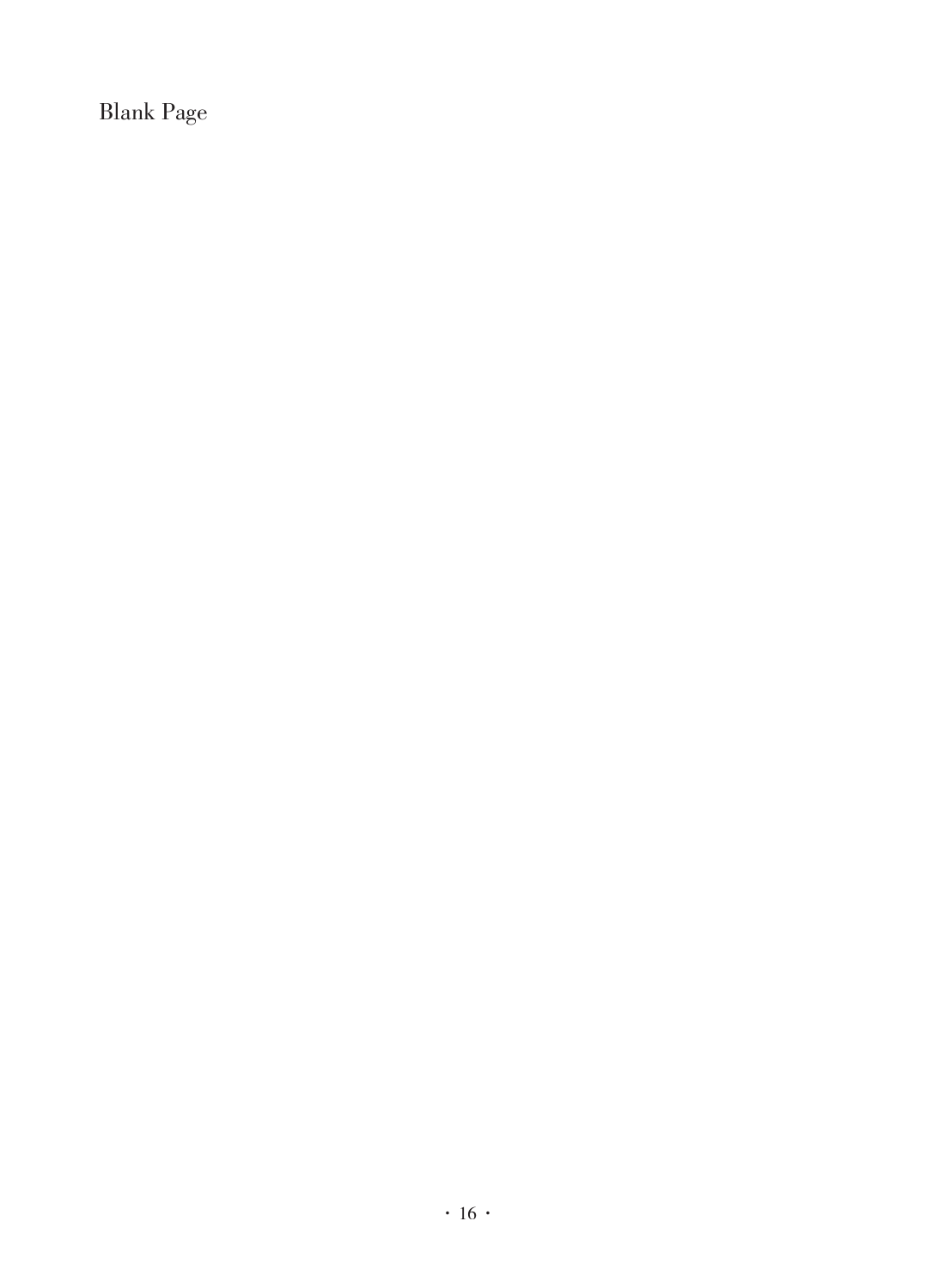(5)30°37′28″.7N,121°09′08″.1E (6)30°37′42″.9N,121°09′20″.7E  $(7)$  position  $(1)$  above

Note: Keep watching on VHF Ch.10&16.

Chart 51122

Source Jiaxing Navigation Notice 008/2022

#### 511. East China Sea - Yongjiang River - Surveying (T)

| Date |          | April 30 to December 31, 2022, daily 08:00~16:00 |
|------|----------|--------------------------------------------------|
| Area | joining: | $(1)$ 29°56'12".2N,121°41'11".0E                 |
|      |          | $(2)29^{\circ}56'05''.6N,121^{\circ}41'08''.2E$  |

(3)29°56′06″.6N,121°41′06″.9E

(4)29°56′12″.1N,121°41′09″.3E

 $(5)$ position $(1)$  above

Note: Keep watching on VHF ch.06.

Chart 53132 53251 53252

Source Ningbo Navigation Notice 131/2022

#### 512. East China Sea - Ningbo Port - Daxie Harbour - Dredging (T)

| Date | April 22 to December 31, 2022, anytime |                                                 |
|------|----------------------------------------|-------------------------------------------------|
| Area | joining:                               | $(1)$ 29°55′55″.4N,121°55′16″.6E                |
|      |                                        | $(2)29^{\circ}55'59''.1N,121^{\circ}55'13''.2E$ |
|      |                                        | $(3)29^{\circ}56'26''.2N,121^{\circ}55'59''.8E$ |

(4)29°56′22″.1N,121°56′03″.1E

 $(5)$  position  $(1)$  above

- Note: Keep watching on VHF ch.14.
- Chart 52137 53132

Source Ningbo Navigation Notice 133/2022

#### 513.East China Sea - Zhoushan Port - Meishan Harbour - Surveying  $(T)$

Date April 29 to December 31, 2022, daily 08:00~17:00

- Area joining: (1)29°45′47″.0N,121°59′41″.6E (2)29°45′55″.3N,121°59′55″.5E
	- (3)29°47′22″.1N,122°01′43″.7E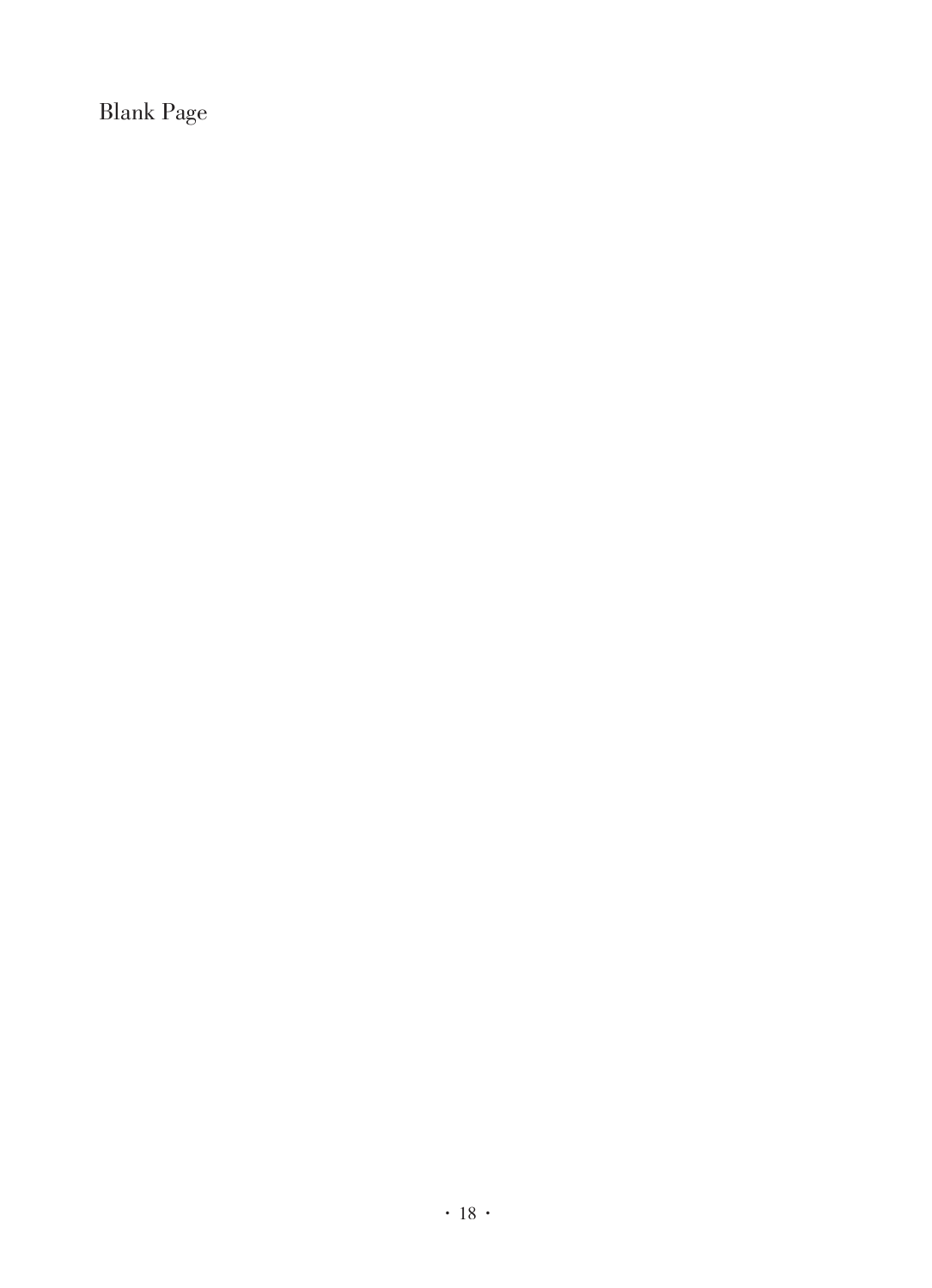(4)29°47′17″.7N,122°02′31″.0E (5)29°46′11″.7N,122°01′09″.0E (6)29°45′36″.9N,121°59′47″.0E  $(7)$  position  $(1)$  above

- Note: Keep watching on VHF ch.16&28.
- Chart 53342
- Source Ningbo Navigation Notice 132/2022

 $514.$ South China Sea - Nan'ao Island Southwards - Construction (T)

| Date | March 19, 2021 to November 1, 2022 |                                  |
|------|------------------------------------|----------------------------------|
| Area | joining:                           | $(1)$ 23°24'46".9N,117°01'37".7E |
|      |                                    | $(2)$ 23°24'47".5N,117°01'27".7E |
|      |                                    | $(3)$ 23°24'55".9N,117°01'21".2E |
|      |                                    | (4)23°25'03''.9N,117°01'26''.9E  |
|      |                                    | $(5)$ position $(1)$ above       |
|      |                                    |                                  |

- Note: Keep watching on VHF ch.16. The 50m water area outside the construction safety operation water area is the safety warning water area.
- Chart 81105
- Source Shantou Navigation Notice 027/071/099/2021&014/2022

515. South China Sea - Huizhou Port - Quanwan Harbour - Dredging  $(T)$ 

Date April 19 to December 31, 2022, day and night

Area joining: (1)22°41′37″.4N,114°34′53″.7E

- (2)22°41′37″.5N,114°34′41″.2E
- (3)22°41′25″.8N,114°34′41″.1E
- (4)22°41′25″.8N,114°34′31″.6E
- (5)22°41′15″.8N,114°34′31″.6E
- (6)22°41′08″.5N,114°34′15″.0E
- (7)22°40′40″.1N,114°34′40″.4E
- (8)22°41′03″.5N,114°34′53″.6E
- $(9)$  position  $(1)$  above

Note: Keep watching on VHF ch.08 (Tel:13602755505).

- Chart 83103
- Source Guangzhou Navigation Notice 017/2022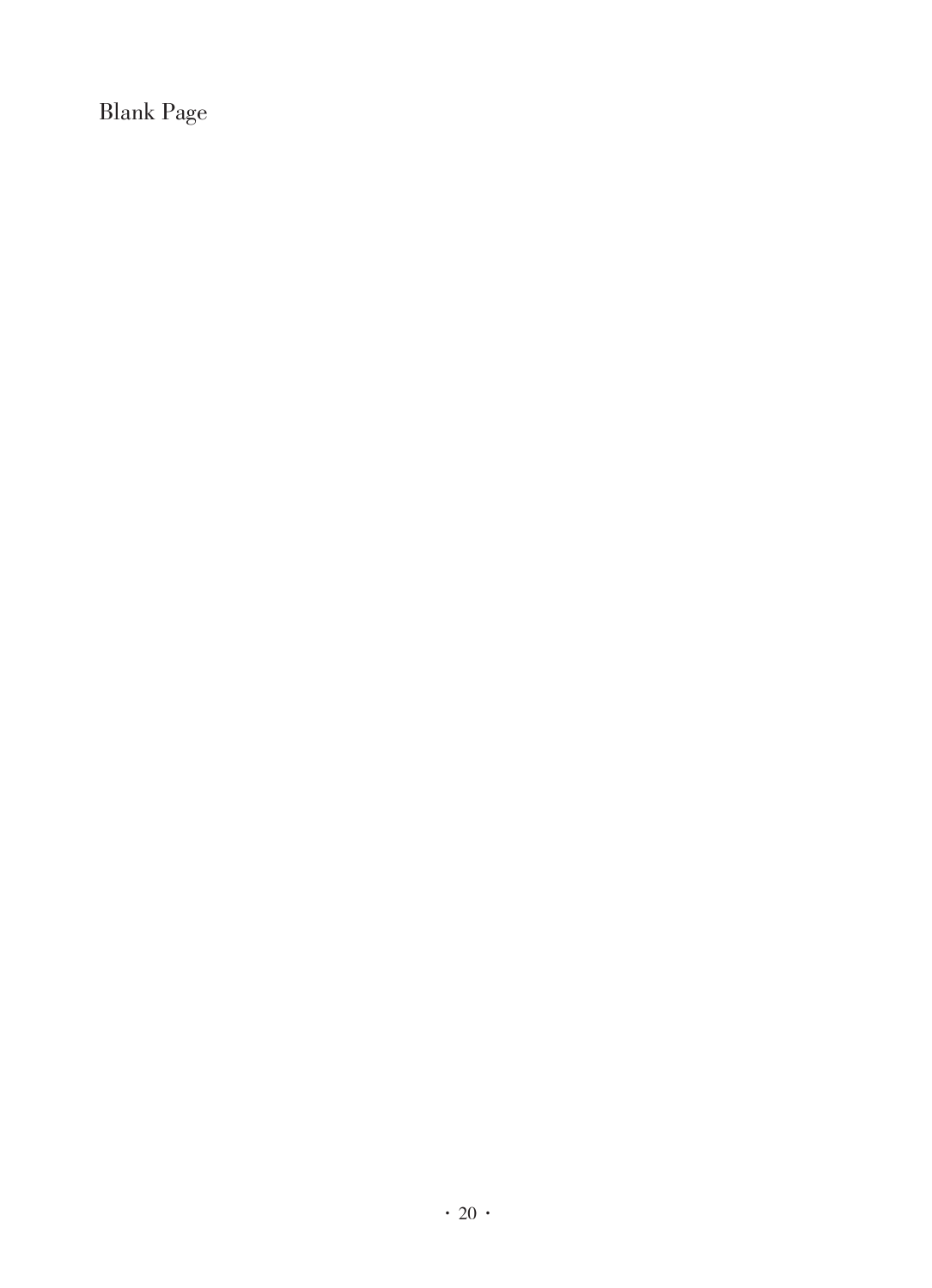516. South China Sea - Hainan Island - Southern Hainan Island - Work $(T)$ 

Date April 22 to December 31, 2022

- Area joining: (1)17°34′19″.1N,108°34′26″.8E
	- (2)17°34′25″.4N,108°36′32″.2E
	- (3)17°27′43″.4N,108°36′54″.8E
	- (4)17°27′37″.1N,108°34′49″.3E
	- $(5)$ position $(1)$  above

Note: Keep watching on VHF Ch.16.

Chart 3317

Source Sanya Navigation Notice 021/2022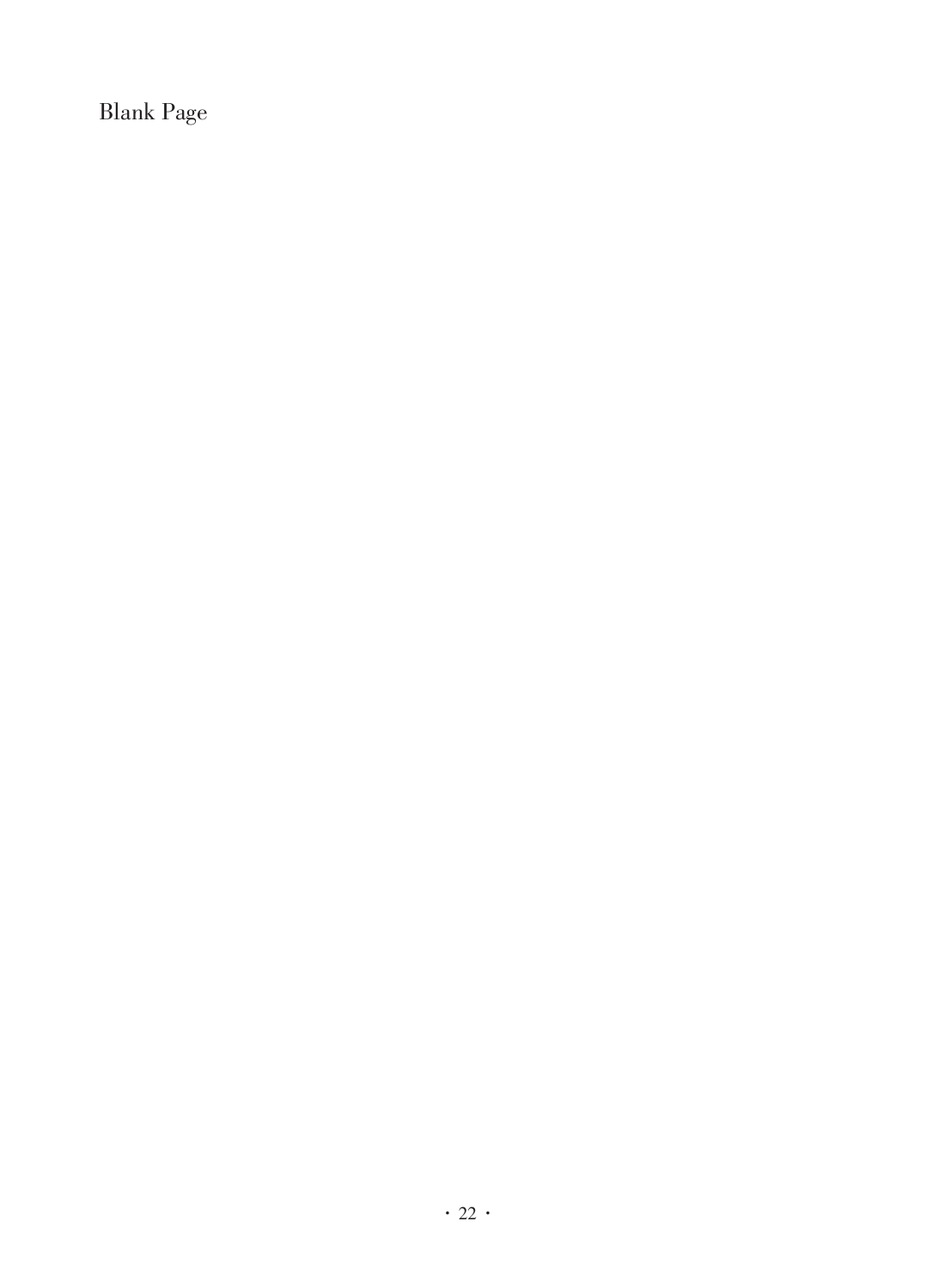## HYDROGRAPHIC INFORMATION REPORT SHEET

| Affected chart(s)/publication(s) |
|----------------------------------|

Details:

| $\text{Duggestion}(s)/\text{request}(s)$ |  |  |  |
|------------------------------------------|--|--|--|
|                                          |  |  |  |
|                                          |  |  |  |
|                                          |  |  |  |

Signature :

Date: